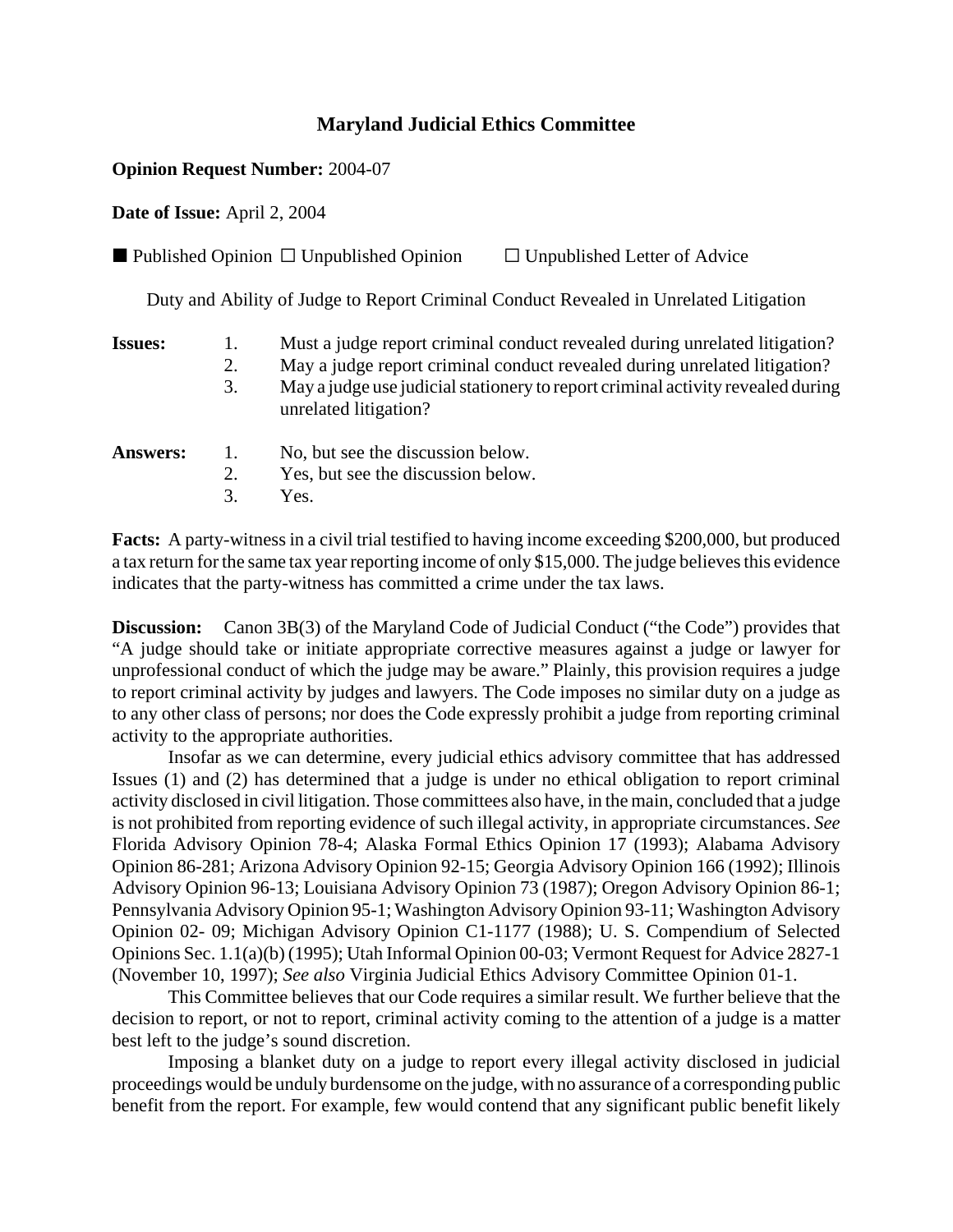## **Maryland Judicial Ethics Committee Opinion Request Number:** 2004-07 **Date of Issue:** April 2, 2004 Published Opinion  $\Box$  Unpublished Opinion  $\Box$  Unpublished Letter of Advice Page 2 of 3

is to be derived from requiring a judge to report every act of adultery divulged in divorce cases, nor every violation of the traffic laws revealed in motor vehicle tort actions. At the other end of the spectrum, few would dispute the propriety of a judge reporting a serious felony which comes to light in some unrelated matter. Countless examples of criminal activity exist between those two extremes, with each, if reported, having an arguably different impact on the public good. Apart from the difficulty in delineating what criminal activity is sufficiently serious to require a report, there is the equally difficult question of what quantum of proof should trigger a judge's duty to report. These considerations, in Committee's view, preclude the development of any standard that could be fairly used to measure compliance with a general rule or mandate that a judge report criminal activity.

We also believe that a rule that uniformly prohibits a judge from reporting evidence of criminal activity, acquired in the performance of judicial duties, would be unwise. Indeed, in certain circumstances such a rule would be inconsistent with the Code.

Most, if not all, law-abiding persons feel a moral obligation to report evidence of serious criminal activity. Absent some compelling reason, a judge should not be denied the opportunity, available to every other individual, to discharge that obligation. In our view, a judge can with an appropriate exercise of discretion reconcile this moral imperative with the judge's ethical obligations under the Code. There is no reason for a rule which deprives a judge of the opportunity to do so.

Canon 2A of the Code exhorts a judge to "act at all times in a manner that promotes public confidence in the integrity and impartiality of the judiciary. ..." It is not difficult to imagine circumstances in which a judge's failure to report criminal activity would be considered so contrary to the moral obligation of a law-abiding citizen as to greatly undermine public confidence in the integrity of the judiciary. A blanket rule prohibiting disclosure of criminal activity would, in that event, itself cause a violation of the Code.

The circumstances under which a judge should exercise discretion to report criminal activity and the proper time and manner to make that report have been discussed by other judicial ethics advisory committees. The touchstone is, again, the requirement that a judge act in a manner that promotes public confidence in the integrity and impartiality of the judiciary. For example, in deciding whether to report, a judge should consider the severity of the criminal activity and how recently it occurred. Arizona Advisory Opinion 92-15. A report of criminal activity should be made "at a time and in a manner wh[ich] will not affect any ongoing litigation before the judge". Alaska Formal Ethics Opinion 17 (1993). Except in unusual circumstances, the report should be made at the conclusion of the proceeding before the judge. Alabama Advisory Opinion 86-281. "Moreover, the

report should be made in a neutral fashion, relating the facts without judgment, perhaps simply by supplying a copy of pertinent portions of the transcript of the proceedings." AJS, *A Judge's Obligation to Report Criminal Activity* (Fall 1996) (*citing* U.S. Compendium of Selected Opinions § 1.1(d) (1995)); Pennsylvania Advisory Opinion 95-1. The Committee finds these to be useful guidelines. We commend them to the attention of a judge considering whether, and how, to report criminal activity revealed in the course of unrelated proceedings.

A judge who reports criminal activity disclosed in the course of a judicial proceeding is, in